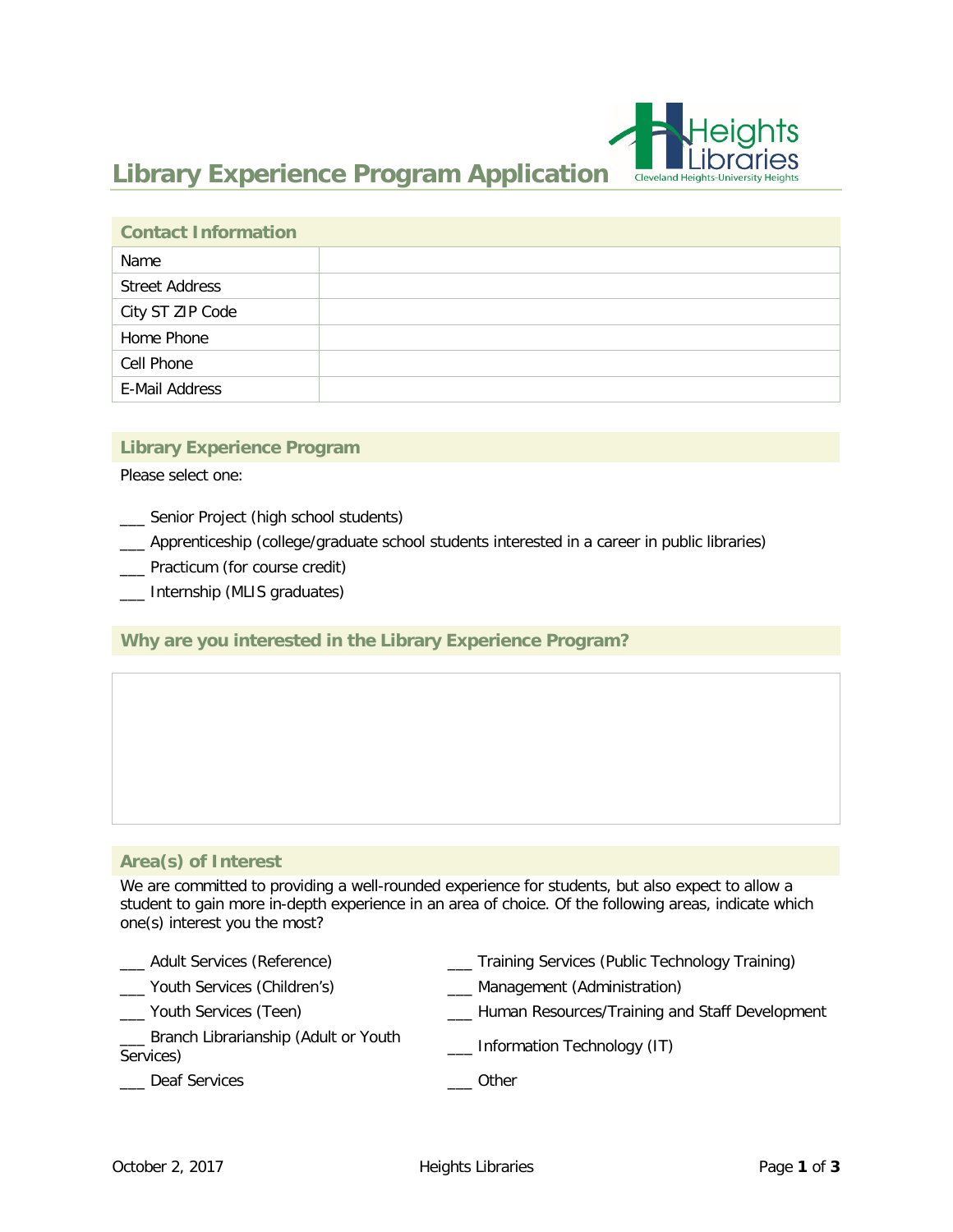Please explain your choice(s):

#### **School/Program Requirements**

If for course credit, does your school require you to complete a paper or project as part of your library experience? If yes, do you have a particular topic in mind?

## **Special Skills or Qualifications**

What skills and/or interests or other experiences do you have that may be useful in a public library setting? Please explain.

## **How many hours does your school require that you work?**

\_\_\_\_\_\_\_ Hours

What is your:

\_\_\_\_\_ Preferred start date \_\_\_\_\_\_\_\_\_\_\_\_\_\_\_\_\_ Preferred completion date

## **Availability**

During which hours are you available?

- \_\_\_ Weekday mornings \_\_\_ Weekend mornings
- \_\_\_ Weekday afternoons \_\_\_ Weekend afternoons
- \_\_\_ Weekday evenings \_\_\_ Weekend evenings